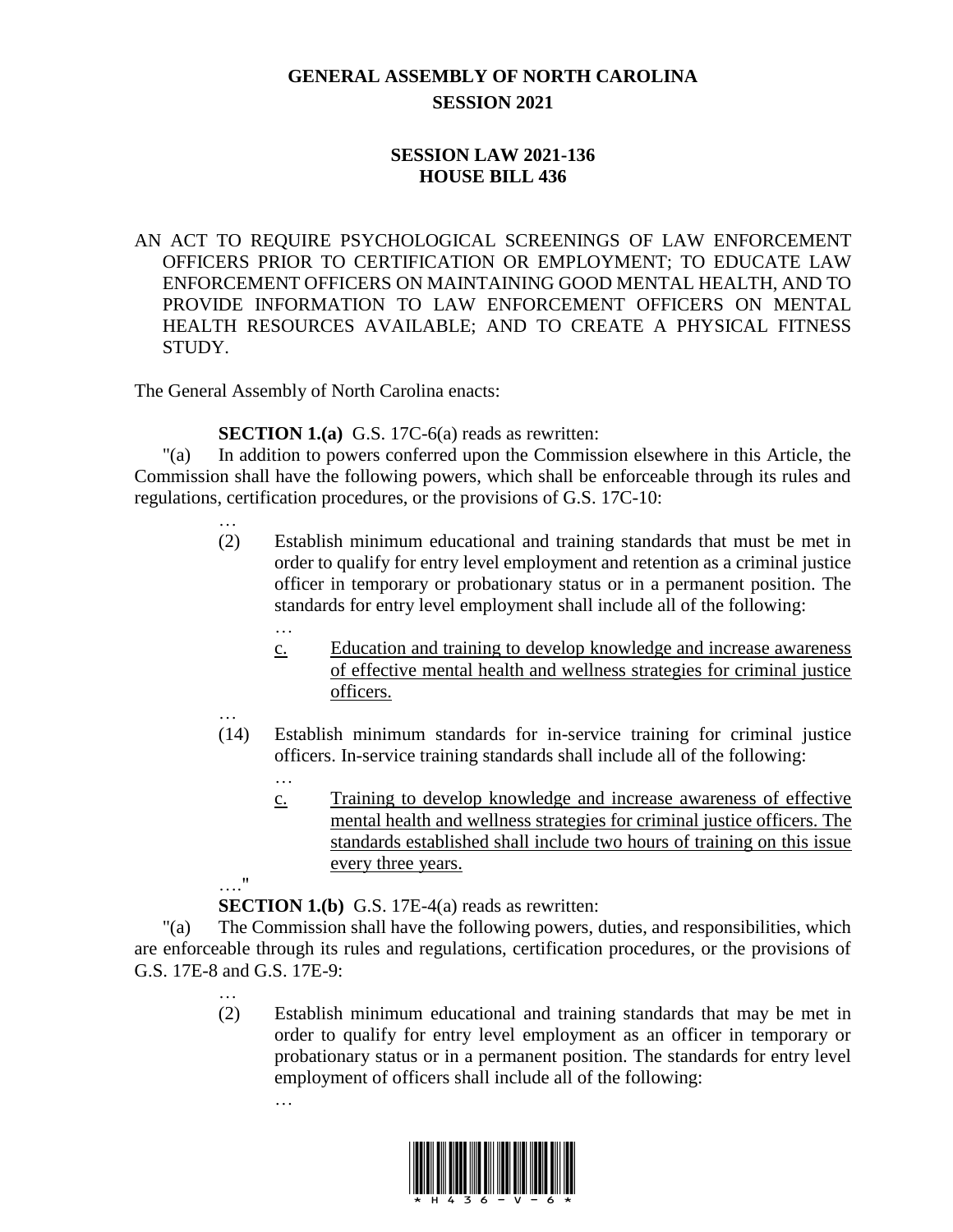- c. Education and training to develop knowledge and increase awareness of effective mental health and wellness strategies for justice officers.
- (11) Establish minimum standards for in-service training for justice officers. In-service training standards shall include all of the following:
	- c. Training to develop knowledge and increase awareness of effective mental health and wellness strategies for justice officers. The standards established shall include two hours of training on this issue every three years.

## …."

…

…

**SECTION 1.(c)** G.S. 17C-10(c) reads as rewritten:

"(c) In addition to the requirements of subsection (b) of this section, the Commission, by rules and regulations, shall fix other qualifications for the employment, training, and retention of criminal justice officers including minimum age, education, physical and mental standards, citizenship, good moral character, experience, and such other matters as relate to the competence and reliability of persons to assume and discharge the responsibilities of criminal justice officers, and the officers. The Commission shall prescribe the means for presenting evidence of fulfillment of these requirements. The Commission shall require the administration of a psychological screening examination, including a face-to-face, in-person interview conducted by a licensed psychologist, to determine the criminal justice officer's psychological suitability to properly fulfill the responsibilities of the criminal justice officer. If face-to-face, in-person is not practicable, the face-to-face evaluation can be virtual as long as both the audio and video allow for a professional clinical evaluation in a clinical environment. The psychological screening examination shall be given (i) prior to the initial certification or (ii) prior to the criminal justice officer performing any action requiring certification by the Commission.

Where minimum educational standards are not met, yet the individual shows potential and a willingness to achieve the standards by extra study, they may be waived by the Commission for the reasonable amount of time it will take to achieve the standards required. Such an educational waiver shall not exceed 12 months."

**SECTION 1.(d)** G.S. 17E-7(c) reads as rewritten:

"(c) In addition to the requirements of subsection (b) of this section, the Commission, by rules and regulations, may fix other qualifications for the employment and retention of justice officers including minimum age, education, physical and mental standards, citizenship, good moral character, experience, and such other matters as relate to the competence and reliability of persons to assume and discharge the responsibilities of the office, and the office. The Commission shall prescribe the means for presenting evidence of fulfillment of these requirements. The Commission shall require the administration of a psychological screening examination, including a face-to-face, in-person interview conducted by a licensed psychologist, to determine the justice officer's psychological suitability to properly fulfill the responsibilities of the justice officer. If face-to-face, in-person is not practicable, the face-to-face evaluation can be virtual as long as both the audio and video allow for a professional clinical evaluation in a clinical environment. The psychological screening examination shall be given (i) prior to the initial certification or (ii) prior to the criminal justice officer performing any action requiring certification by the Commission.

Where minimum educational standards are not met, yet the individual shows potential and a willingness to achieve the standards by extra study, they may be waived by the Commission for the reasonable amount of time it will take to achieve the standards required. Upon petition from a sheriff, the Commission may grant a waiver of any provisions of this section (17E-7) for any justice officer serving that sheriff."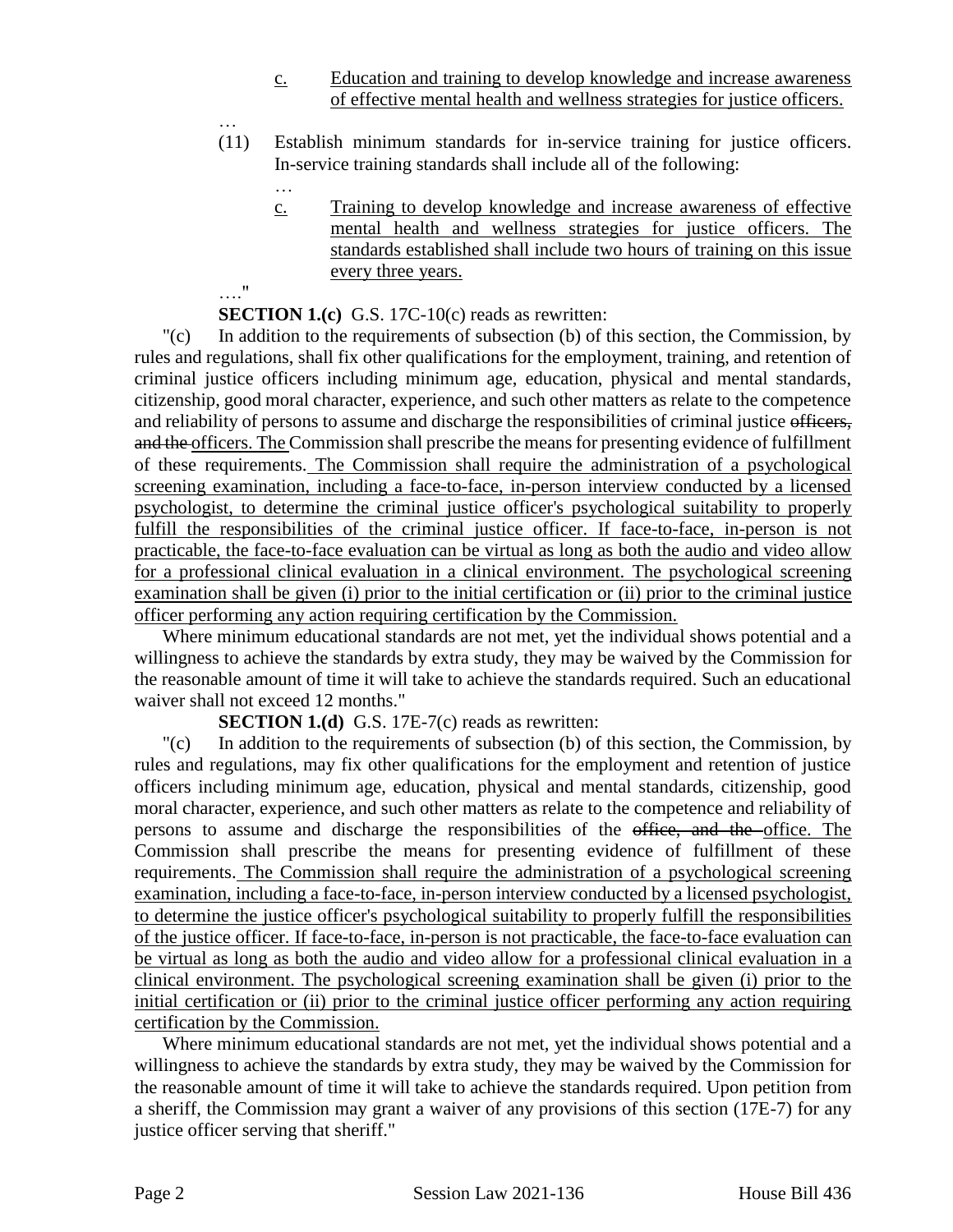**SECTION 1.(e)** In developing the standards and training required by subsections (a) and (b) of this section, the North Carolina Criminal Justice Education and Training Standards Commission and the North Carolina Sheriffs' Education and Training Standards Commission are encouraged to adopt standards that provide training conducted by mental health professionals and through face-to-face instruction.

**SECTION 1.(f)** The North Carolina Criminal Justice Education and Training Standards Commission and the North Carolina Sheriffs' Education and Training Standards Commission shall regularly provide information on any statewide mental health resources specifically available to criminal justice officers or justice officers to all criminal justice agencies or departments in the State that employ officers certified by either Commission.

**SECTION 1.(g)** All criminal justice agencies or departments in the State that employ criminal justice officers certified by the North Carolina Criminal Justice Education and Training Standards Commission or justice officers certified by the North Carolina Sheriffs' Education and Training Standards Commission shall coordinate with the appropriate local management entity/managed care organization (LME/MCO) or prepaid health plan, as defined under G.S. 108D-1, to make information on State and local mental health resources and programs easily available to all employees and develop policies to encourage employees to utilize the resources available.

**SECTION 1.(h)** The North Carolina Criminal Justice Education and Training Standards Commission and the North Carolina Sheriffs' Education and Training Standards Commission shall jointly study the benefits, if any, of requiring physical fitness testing throughout the career of a law enforcement officer and shall also study whether that testing, if required, should be incrementally adjusted based upon the age of the law enforcement officer and report to the Joint Legislative Oversight Committee on Justice and Public Safety no later than March 31, 2022.

**SECTION 1.(i)** The North Carolina Criminal Justice Education and Training Standards Commission and the North Carolina Sheriffs' Education and Training Standards Commission shall implement the requirements of subsections (a) through (d) of this section no later than January 1, 2022. The requirements of subsections (c) and (d) of this section shall apply to certifications issued and employees entering employment on or after the implementation date of those requirements.

**SECTION 1.(j)** Subsections (a) through (d) of this section become effective January 1, 2022, and apply to applications for law enforcement certification filed on or after that date.

**SECTION 2.** The remainder of this act is effective when it becomes law.